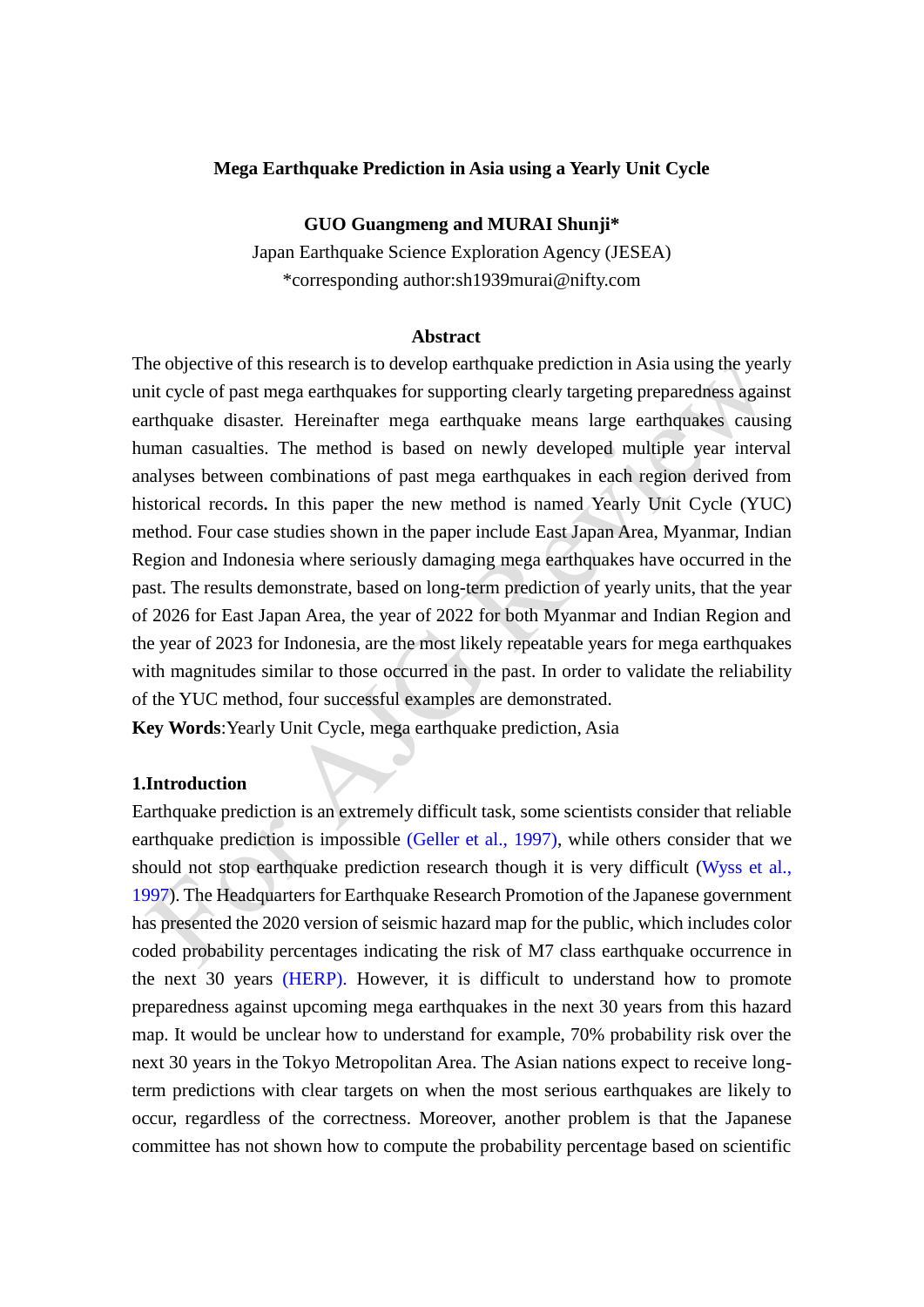rigor. No one can verify the hazard map with the corresponding probabilities for individual residential areas.

One of the largest worries for the Japanese nation are future occurrences of mega earthquakes together with Tsunami in the Tohoku, East Japan Area which caused an estimated about 22,000 casualties in 2011, if a similar mega earthquake occurs on cycles of several tens of years. Many people living in the East Japan Area would be anxious about their future, but not able to prepare specific emergency measures when the probability for the next 30 years is only 70 to 80%. In the same way, many Asian people are afraid that mega earthquakes such as the 2004 Sumatra M9.1 earthquake, together with the Tsunami that caused more than 300,000 casualties, may occur in the near future.

The paper in "Nature' by the American scientist Bakun and his colleagues predicted that a M6 class earthquake may occur  $\pm 5$  years from 1988 with 90% probability, derived from the average cycle between the past earthquakes along San Andreas Faults in California, USA in 1857, 1881, 1901, 1922, 1934 and 1966 (Bakun et al., 2005). However, the prediction was not correct as the M6.0 earthquake occurred in 2004.

The authors of this paper have re-considered the existing earthquake probability analysis methods using the mean and standard deviation based on normal distribution of earthquake occurrences. As a result of this re-consideration, a new prediction method based on yearly unit cycle analysis with multiple combinations between past mega earthquakes has been developed and described in this paper.

# **2. Long-term Prediction Method Using a Yearly Unit Cycle Analysis**

Step 1: Select past records of mega earthquakes from United States Geological Survey website (USGS). Let n be the number of the earthquakes selected.

Step 2: Prepare a matrix table with i line and j column  $(i=1, n; j=1, n)$ . Let the years of mega earthquakes be  $Y(i)$  and  $Y(i)$ .

Step 3: Calculate the multiple intervals  $T(i, j)$  between the years of mega earthquakes as follows.

 $T(i, j) = Y(i) - Y(i - j)$  ( $i > j$ :  $i = 1, n+1$ ;  $j = 1, n$ )

Step 4: The year for the next predicted mega earthquake is  $Y(n + 1)$ .

 Step 5: Apply a similar procedure as Step 3 and search the most likely risky year with maximum number of multiple yearly intervals.

Step 6: Check the same or multiple year intervals of more than 10 years at the  $Y(n+1)$ line and change the number to red color. Change the common periodical year number to blue color for years other than  $Y(n+1)$ .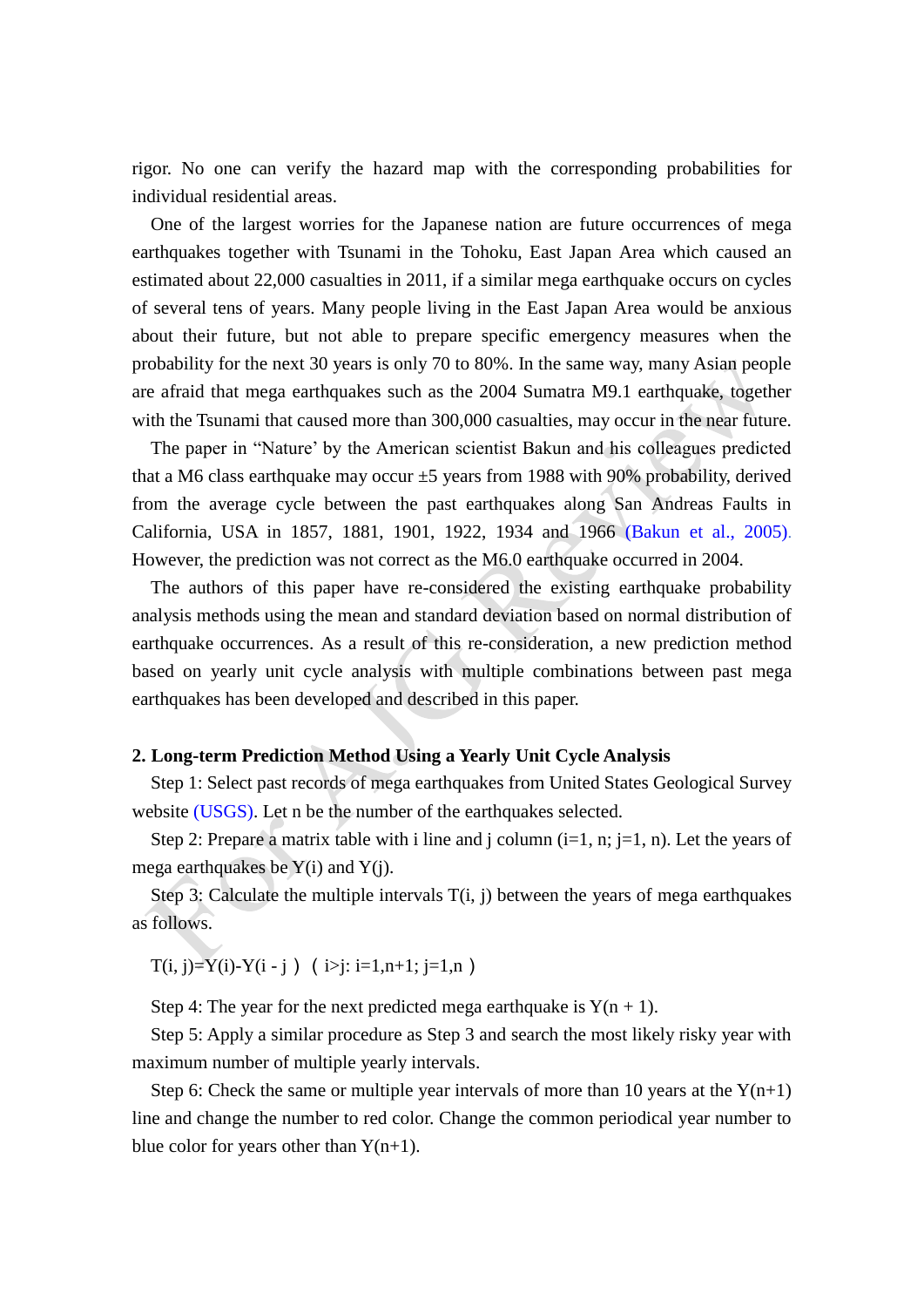We set up the following two rules on which year to adopt in the yearly cycles.

- 1) The year of the first column which is the yearly interval between neighboring mega earthquakes should not be adopted, because the number will be so small in some cases which may cause some confusion. Another reason is to discriminate the YUC method from the existing statistical studies using yearly intervals of neighboring mega earthquakes.
- 2) A yearly unit of less than 10 should not be adopted in order to emphasize that the YUC method is based on long term prediction.

# **3.The Results of Cases Studies in Asia**

#### **3.1 Case study 1: East Japan**

Table 1 shows the results of YUC method which is applied to the past records of thirteen mega earthquakes from 1703 to 2011 in Tohoku, East Japan Area including Sendai and Fukushima. The 14<sup>th</sup> line of 2026 in Table 1 shows eight periodical yearly cycles including multiple year cycles which are listed in red color. They are 15, 32, 58, 73, 74, 88 and 95, which correspond to the years 2011, 1994, 1968, 1960, 1953, 1952, 1938 and 1931. It is concluded that the year of 2026 should be the most likely risky year for the next mega earthquake in East Japan Area, as the number of common periodical cycle years is a maximum.

### **3.2 Case study 2: Myanmar**

Table 2 shows the results of YUC method which is applied to the past record of fourteen mega earthquakes from 1908 to 2015 in Myanmar. In the 15th line of 2022 in Table 2, ten periodical yearly cycles including multiple yearly cycles are listed in red color. They are 34, 52, 72, 75, 84, 88, 104, 110 and 114, which correspond to the years 1988, 1870, 1950, 1947, 1946, 1908, 1912 and 1908. It is concluded that the year of 2022 should be the most likely risky year for the next mega earthquake in Myanmar, as the number of common periodical cycle years is the maximum. The second most likely risky year for the next mega earthquake in Myanmar is 2026, which is the same as for East Japan.

If we compare the years of occurrence of mega earthquakes over M6.5 in East Japan and Myanmar, five such mega earthquakes occurred in the same years, namely 1923, 1931, 1938, 2003 and 2011 (in case of Myanmar mega earthquakes are over M6.5). This might have been a strange coincidence, but it is an interesting fact.

### **3.3 Case study 3: Indian Region**

Table 3 shows the results of YUC method which is applied to the past records of eleven mega earthquakes from 1908 to 2015 in the Indian Region including India, Pakistan,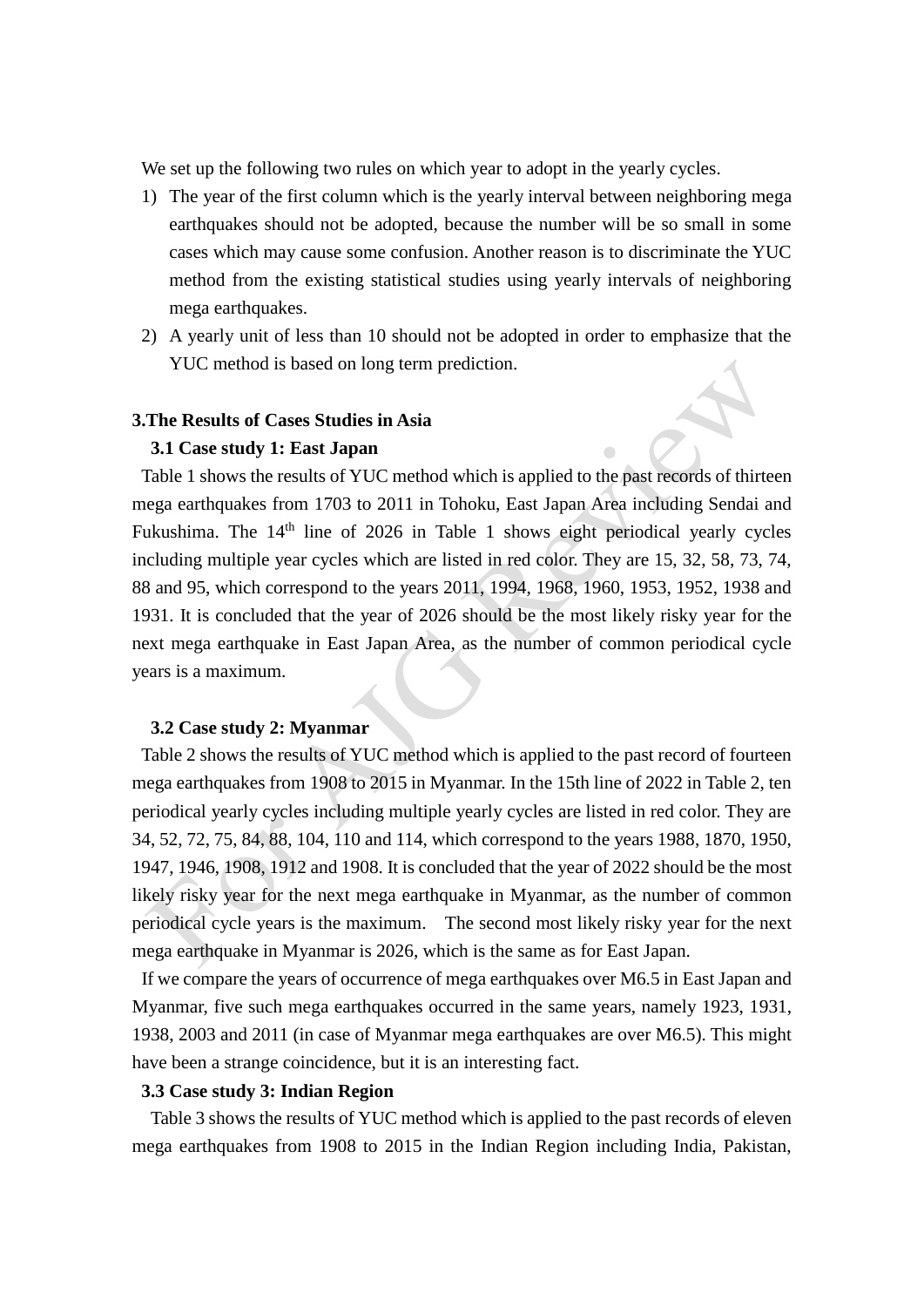Nepal, Afghanistan, Kyrgyzstan, Tajikistan and Assam Tibet. In the 12th line of 2022 in Table 3, eight periodical yearly cycles including multiple yearly cycles are listed in red color. They are 16, 20, 21, 71, 75, 92, 100 and 116, which correspond to the years 2005, 2001, 1950, 1906, 1921, 1911 and 1905. It is concluded that the year of 2022 should be the most likely risky year for the next mega earthquake in the Indian Region, as the number of common periodical cycle years is the maximum. The second most likely risky year for the next mega earthquake in the Indian Region is 2025.

### **3.4 Case study 4: Indonesia**

Table 4 shows the results of YUC method which is applied to the past record of fourteen mega earthquakes from 1907 to 2016 in Indonesia. In the 15th line of 2023 in Table 4, six periodical yearly cycles including multiple yearly cycles are listed in red color. They are 16, 18, 80, 90, 109 and 116, which correspond to the years 2007, 2005, 1943, 1933, 1914, and 1907. It is concluded that the year of 2023 should be the most likely risky year for the next mega earthquake in Indonesia, as the number of common periodical cycle years is a maximum. The yearly unit number of 18 is derived from the yearly unit number of 9. In Table 4, many mega earthquakes occurred in very short yearly intervals such as 1, 2 and 4 as shown in the first column. Therefore, the yearly unit of 9 was exceptionally adopted. The second most likely risky year for the next mega earthquake in Indonesia is 2025.

# **4. The Reliability and Verification of YUC Method**

Although the long-term prediction method introduced in this paper is not verified on a scientific basis, this approach could persuade the Asian people to prepare for mega earthquake disasters, because the method can show the risky years. It is much better and clearer than the Japanese Government's long-term prediction in the form of xx% in 30 years in the future, for example. Another benefit is that the proposed method will be available for anybody to calculate simply, if the past mega earthquake record in the relevant area can be searched.

At least it can be said that the results obtained from four case studies in this paper seem reasonable for individuals to execute preparedness for their own risk of mega earthquakes. Otherwise, people have no other options than to believe the Government's probability prediction without scientific evidence.

It may be surprising to know that there is a yearly periodicity for mega earthquakes as shown in this paper, which seems to be a strange coincidence. However, the cyclic anomalies occurring on Earth, including earthquakes, volcano eruptions and climate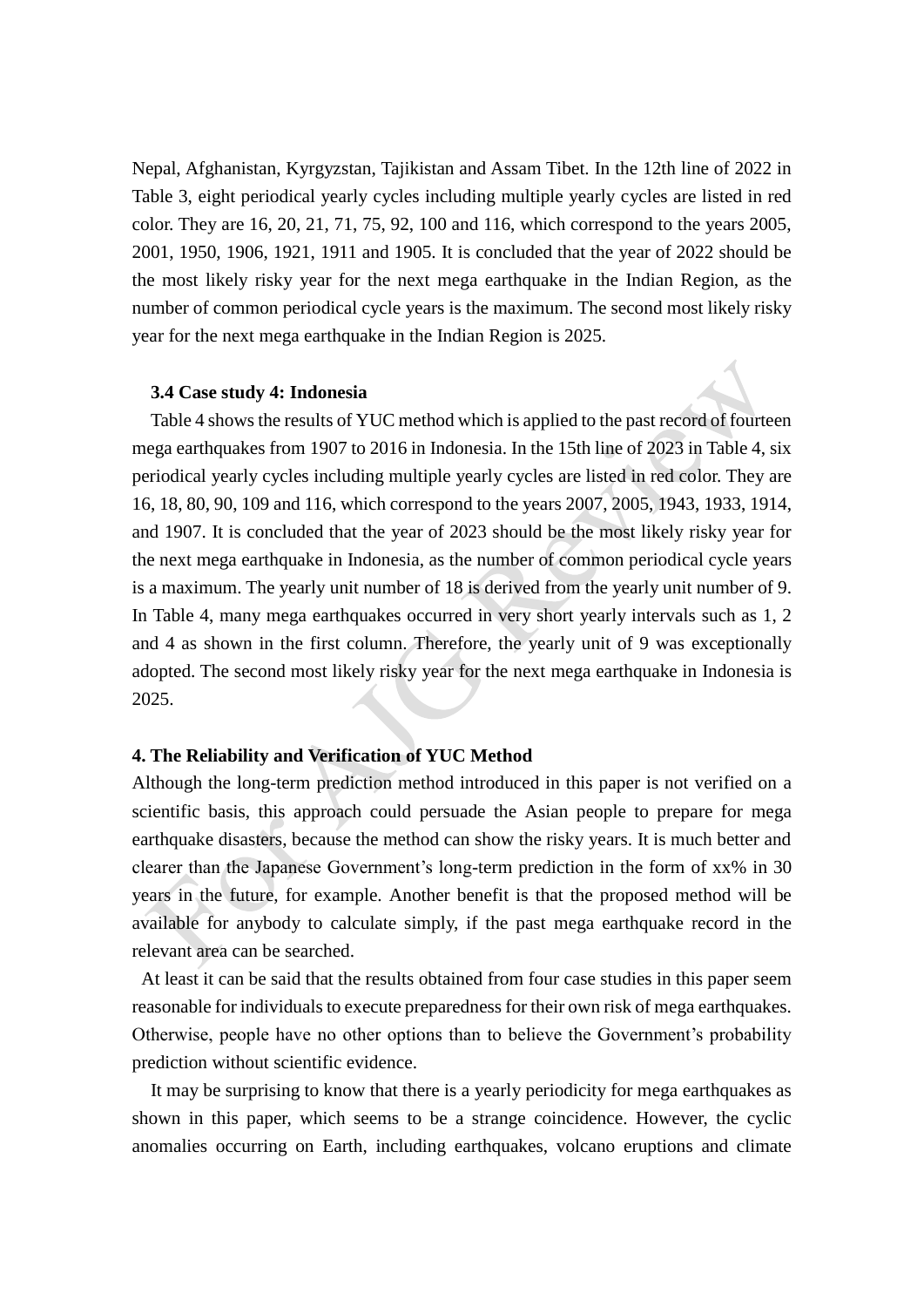change such as global warming, may have been strongly influenced by the solar cycle for sunspots of 11years, as well as planetary orbital cycles of 12 years for Jupiter and 29 years for Saturn. In Table 1, the cycle of 66 and 88 corresponds to multiple solar cycles and 58 corresponds to multiples of Saturn's planetary cycle (Gribbin, 1971).

## **4.1 Successful example No.1: East Japan**

In 2011 the maximum mega earthquake namely Great East Japan Earthquake with M9.1 occurred in Japan, causing about 22,000 casualties, mainly by the resulting Tsunami. If you look at the  $13<sup>th</sup>$  line of Table 1 for the case of 2011, it is estimated to have several periodical yearly cycles including multiple yearly cycles. Table 5 shows the result of YUC method in advance of 2011. It will be surprising to know that eight periodical yearly cycles including multiple yearly cycles are listed in red color. It would have been possible to predict a mega earthquake in advance of 2011 by applying the YUC method. It might have contributed to preparedness of the Japanese people to reduce the number of casualties.

## **4.2 Successful example No.2: Myanmar**

Similar settings were derived for the case of Myanmar mega M6.8 earthquake that occurred in 2015 as shown in Table 6. Seven periodical yearly cycles including multiple yearly cycles are listed in red color. It would have been possible to predict the occurrence of mega earthquake in 2015 if the YUC method was applied.

# **4.3 Successful example No.3: Haiti**

On the 14<sup>th</sup> August 2021, a mega M7.2 earthquake occurred in Haiti, Central America which caused more than  $2,000$  casualties as of the  $19<sup>th</sup>$  August 2021, according to UNICEF. In addition, Haiti experienced a tropical cyclone at nearly the same time. The YUC method was applied to check whether the earthquake could be predicted based on the past twelve mega earthquakes larger than M6.5 from 1918 to 2010.

Table 7 shows the result of YUC method, which predicts the possibility of a mega earthquake in 2021. Five periodical yearly cycles, including multiple yearly cycles, are listed in 2021 as shown in red. This prediction might have contributed to improve preparedness against the risky mega earthquake for Haitian people and thus reduced the number of casualties.

### **4.4 Successful example No.4: California, USA**

The San Andreas Fault, California, USA is well known for frequent occurrence of mega earthquakes in the past. In 2018 the first author predicted that 2019 would be the most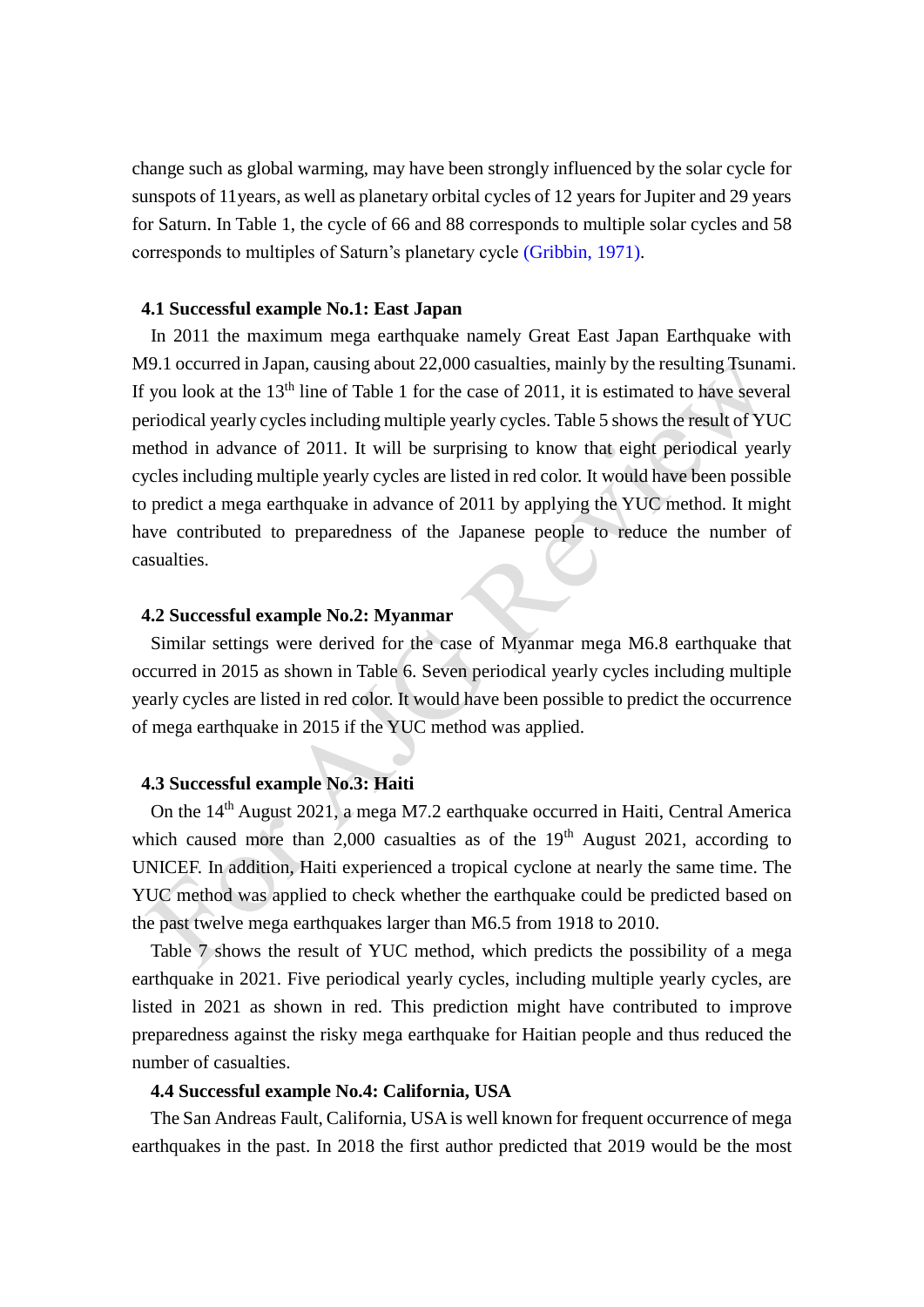likely risky year for a mega earthquake. He sent a email to US Government as an early warning, but his prediction was completely neglected and with no response. Table 8 shows the result of YUC method where the year of 2019 is the most likely risky year, with eleven periodical yearly cycles, including multiple yearly cycles, as listed in red. Fortunately the earthquake did not cause serious damages but it would have been beneficial for the residents to be prepared for the expected danger in advance, because this earthquake was said to have been the maximum magnitude for 20 years in the region.

## **5. Conclusions**

Here a new mega earthquake prediction method using a yearly unit cycle has been developed by the authors. The validation results for the four successful examples as shown in Tables 5 to 8 in Asia and North/Central America reveal that the most likely risky years for the upcoming mega earthquakes are correct based on a yearly unit prediction, which would have been helpful for preparedness against earthquake disasters in Asia as well as North/Central America.

The advantage of the long-term prediction method developed by the authors is that it is very clear and simple for anybody to calculate the most likely risky years from past earthquake records. It would give individuals a free hand to believe or not in their own risk. Moreover, the second most likely risky year can be searched by the YUC method as the next candidate. The selection of historical Mega earthquakes are recommended not too short cycle and not too long cycle. It would be better to select mega earthquakes with larger than M7.0 for example. If the historical data cycle is not long enough, and some new cycles appear in the next tens of years, then the prediction based on history data will not be reliable. The new method will be verified in future when case studies together with successful examples are accumulated in various areas.

## **Acknowledgement**

We would like to extend appreciation to Prof. Emeritus Dr. John Trinder for his kind reviewing the contents as well as editing English. We also appreciate Mr. Toshihiro Kitta, President of JESEA for his kind supporting our research.

#### **References**

Bakun, W. H., Aagaard, B., Dost, B., *et al.* (2005). Implications for Prediction and Hazard Assessment from the 2004 Parkfield Earthquake. *Nature*, 437, 969-974. https://doi.org/10.1038/nature04067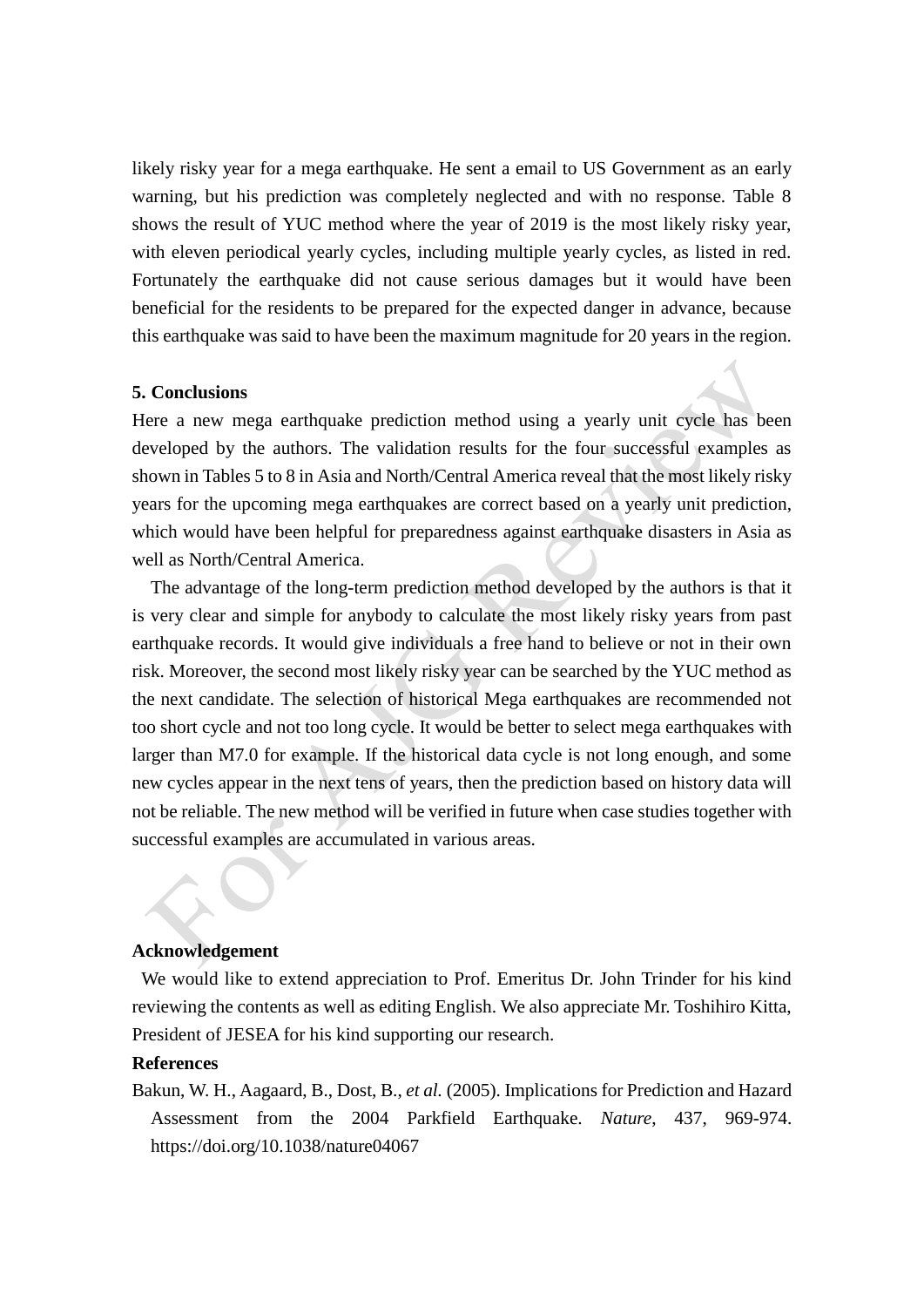Geller, R. J., Jackson, D. D., Kagan Y. Y., Mulargia F. (1997). Earthquakes cannot be predicted. *Science*, 275(5306), 1616.

Gribbin, J. (1971). Relation of sunspot and earthquake activity. *Science*, 173(3996), 558.

Headquarters for Earthquake Research Promotion of Japan, https://www.jishin.go.jp/evaluation/seismic\_hazard\_map/shin\_report/shin\_report\_202 0/

USGS Earthquake Catalog, https://earthquake.usgs.gov

Wyss, M., Aceves, R. L., Park, S. K., et al. (1997). Cannot Earthquakes be Predicted? *Science,* 278(5337) , 487-490.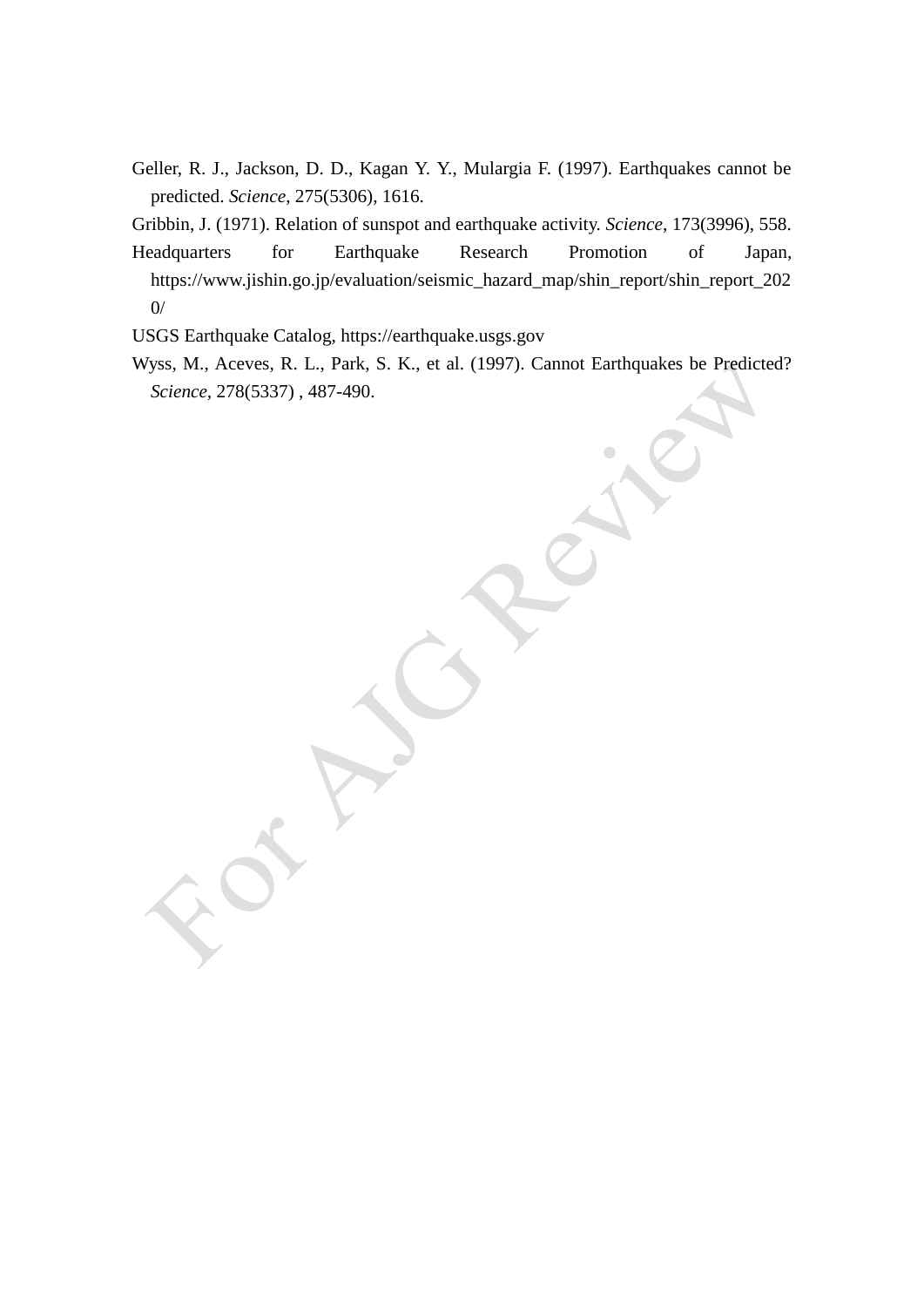| Year | м   |     |                 |        | Table 1 Yearly unit cycle in East Japan |            |        |     |     |     |         |                                       |             |  |
|------|-----|-----|-----------------|--------|-----------------------------------------|------------|--------|-----|-----|-----|---------|---------------------------------------|-------------|--|
| 1703 | 8.2 |     |                 |        |                                         |            |        |     |     |     |         |                                       |             |  |
| 1855 | 7.8 | 152 |                 |        |                                         |            |        |     |     |     |         |                                       |             |  |
| 1923 | 7.9 | 681 | 220             |        |                                         |            |        |     |     |     |         |                                       |             |  |
| 1931 | 7.2 | 8   |                 | 76 228 |                                         |            |        |     |     |     |         | T(i,j)=Y(i)-Y(i-j i>j; i=1,n+1, j=1,n |             |  |
| 1933 | 8.4 | 2   | 10              | 78     | 230                                     |            |        |     |     |     |         |                                       |             |  |
| 1938 | 7.5 | 5   | 7               | 15     | 83                                      | 235        |        |     |     |     |         |                                       |             |  |
| 1952 | 8.1 | 14  | 19              | 21     | 29                                      |            | 97 249 |     |     |     |         |                                       |             |  |
| 1953 | 7.9 | 1   | 15              | 20     | 22                                      | 30         | 98     | 250 |     |     |         |                                       |             |  |
| 1960 | 7.2 | 7   | 8               | 22     | 27                                      | 29         | 37     | 105 | 257 |     |         |                                       |             |  |
| 1968 | 7.9 | 8   | 15 <sup>1</sup> | 16     | 30                                      | 35         | 37     | 45  | 113 | 265 |         |                                       |             |  |
| 1994 | 7.8 | 26  | 34              | 41     | 42                                      | 561        | 61     | 63  | 71  |     | 139 291 |                                       |             |  |
| 2003 | 8.2 | 9   | 35              | 43     | 50                                      | 51         | 65     | 70  | 72  |     |         | 80 148 300                            |             |  |
| 2011 | 9.1 | 8   | 17              | 43     | 51                                      | 58         | 59     | 73  | 78  | 80  | 88      |                                       | 156 308     |  |
| 2026 | ?   | 15  | 23 <sup>1</sup> | 32     | 58                                      | <b>661</b> | 73     | 74  | 88  | 93  | 95      |                                       | 103 171 323 |  |

|      | <b>Year M&gt;7.0</b> |    |    |    |    |    | Table 2 Yearly unit cycle in Myanmar |    |    |    |    |    |     |         |     |
|------|----------------------|----|----|----|----|----|--------------------------------------|----|----|----|----|----|-----|---------|-----|
| 1908 | 7.0                  |    |    |    |    |    |                                      |    |    |    |    |    |     |         |     |
| 1912 | 7.5                  | 4  |    |    |    |    |                                      |    |    |    |    |    |     |         |     |
| 1918 | 7.2                  | 6  | 10 |    |    |    |                                      |    |    |    |    |    |     |         |     |
| 1930 | 7.5                  | 12 | 18 | 22 |    |    |                                      |    |    |    |    |    |     |         |     |
| 1934 | 8.0                  | 4  | 16 | 22 | 26 |    |                                      |    |    |    |    |    |     |         |     |
| 1938 | 7.0                  | 4  | 8  | 20 | 26 | 30 |                                      |    |    |    |    |    |     |         |     |
| 1943 | 7.2                  | 5  | 9  | 13 | 25 | 31 | 35                                   |    |    |    |    |    |     |         |     |
| 1946 | 8.0                  | 3  | 8  | 12 | 16 | 28 | 34                                   | 38 |    |    |    |    |     |         |     |
| 1947 | 7.3                  | 1  | 4  | 9  | 13 | 17 | 29                                   | 35 | 39 |    |    |    |     |         |     |
| 1950 | 8.6                  | 3  | 4  | 7  | 12 | 16 | 20                                   | 32 | 38 | 42 |    |    |     |         |     |
| 1970 | 7.0                  | 20 | 23 | 24 | 27 | 32 | 36                                   | 40 | 52 | 58 | 62 |    |     |         |     |
| 1988 | 7.3                  | 18 | 38 | 41 | 42 | 45 | 50                                   | 54 | 58 | 70 | 76 | 80 |     |         |     |
| 1991 | 7.0                  | 3  | 21 | 41 | 44 | 45 | 48                                   | 53 | 57 | 61 | 73 | 79 | 83  |         |     |
| 2015 | 7.8                  | 24 | 27 | 45 | 65 | 68 | 69                                   | 72 | 77 | 81 | 85 | 97 | 103 | 107     |     |
| 2022 | 2                    | 7  | 31 | 34 | 52 | 72 | 75                                   | 76 | 79 | 84 | 88 | 92 |     | 104 110 | 114 |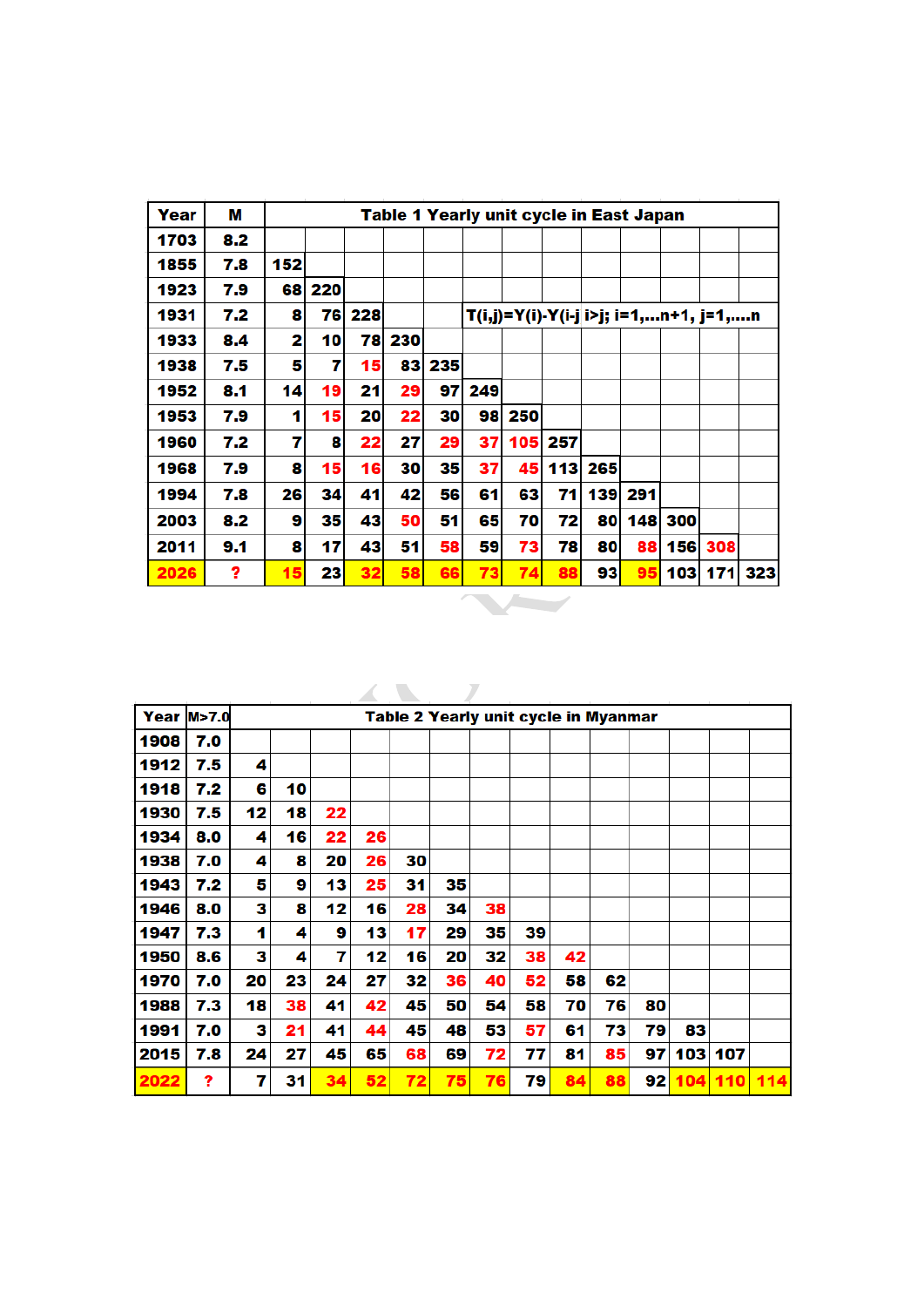| Year | M > 7.5 |    |    |    |    |    |    | Table 3 Yearly unit cycle in Indian Region |    |     |     |
|------|---------|----|----|----|----|----|----|--------------------------------------------|----|-----|-----|
| 1905 | 7.9     |    |    |    |    |    |    |                                            |    |     |     |
| 1911 | 7.7     | 6  |    |    |    |    |    |                                            |    |     |     |
| 1921 | 7.8     | 10 | 16 |    |    |    |    |                                            |    |     |     |
| 1931 | 7.6     | 10 | 20 | 26 |    |    |    |                                            |    |     |     |
| 1934 | 8.0     | 3  | 13 | 23 | 29 |    |    |                                            |    |     |     |
| 1946 | 7.5     | 12 | 15 | 25 | 35 | 41 |    |                                            |    |     |     |
| 1949 | 7.5     | з  | 15 | 18 | 28 | 38 | 44 |                                            |    |     |     |
| 1950 | 8.6     | 1  | 4  | 16 | 19 | 29 | 39 | 45                                         |    |     |     |
| 2001 | 7.7     | 51 | 52 | 55 | 67 | 70 | 80 | 90                                         | 96 |     |     |
| 2005 | 7.6     | 4  | 55 | 56 | 59 | 71 | 74 | 84                                         | 94 | 100 |     |
| 2015 | 7.8     | 10 | 14 | 65 | 66 | 69 | 81 | 84                                         | 94 | 104 | 110 |
| 2021 | ?       | 6  | 16 | 20 | 71 | 72 | 75 | 87                                         | 92 | 100 | 116 |

 $\leftarrow$ 

| Year | M>7.5 |    |    |    |    | Table 4 Yearly uniti cycle in Indonesian Region |    |    |    |     |     |        |            |         |  |
|------|-------|----|----|----|----|-------------------------------------------------|----|----|----|-----|-----|--------|------------|---------|--|
| 1907 | 7.8   |    |    |    |    |                                                 |    |    |    |     |     |        |            |         |  |
| 1914 | 7.6   | 7  |    |    |    |                                                 |    |    |    |     |     |        |            |         |  |
| 1933 | 7.6   | 19 | 26 |    |    |                                                 |    |    |    |     |     |        |            |         |  |
| 1935 | 7.6   | 2  | 21 | 28 |    |                                                 |    |    |    |     |     |        |            |         |  |
| 1943 | 7.8   | 8  | 10 | 29 | 36 |                                                 |    |    |    |     |     |        |            |         |  |
| 1969 | 7.6   | 26 | 34 | 36 | 55 | 62                                              |    |    |    |     |     |        |            |         |  |
| 2000 | 7.9   | 31 | 57 | 65 | 67 | 86                                              | 93 |    |    |     |     |        |            |         |  |
| 2004 | 9.1   | 4  | 35 | 61 | 69 | 71                                              | 90 | 97 |    |     |     |        |            |         |  |
| 2005 | 8.6   | 1  | 5  | 36 | 62 | 70                                              | 72 | 91 | 98 |     |     |        |            |         |  |
| 2007 | 8.4   | 2  | 3  | 7  | 38 | 64                                              | 72 | 74 | 93 | 100 |     |        |            |         |  |
| 2009 | 7.6   | 2  | 4  | 5  | 9  | 40                                              | 66 | 74 | 76 | 951 | 102 |        |            |         |  |
| 2010 | 7.8   | 1  | з  | 5  | 6  | 10                                              | 41 | 67 | 75 | 77  |     | 96 103 |            |         |  |
| 2012 | 8.6   | 2  | 3  | 5  | 7  | 8                                               | 12 | 43 | 69 | 77  | 79  |        | 98 105     |         |  |
| 2016 | 7.8   | 4  | 6  | 7  | 9  | 11                                              | 12 | 16 | 47 | 73  | 81  |        | 83 102 109 |         |  |
| 2023 | ?     | 7  | 11 | 13 | 14 | 16                                              | 18 | 19 | 23 | 54  | 80  | 88     | 90         | 109 116 |  |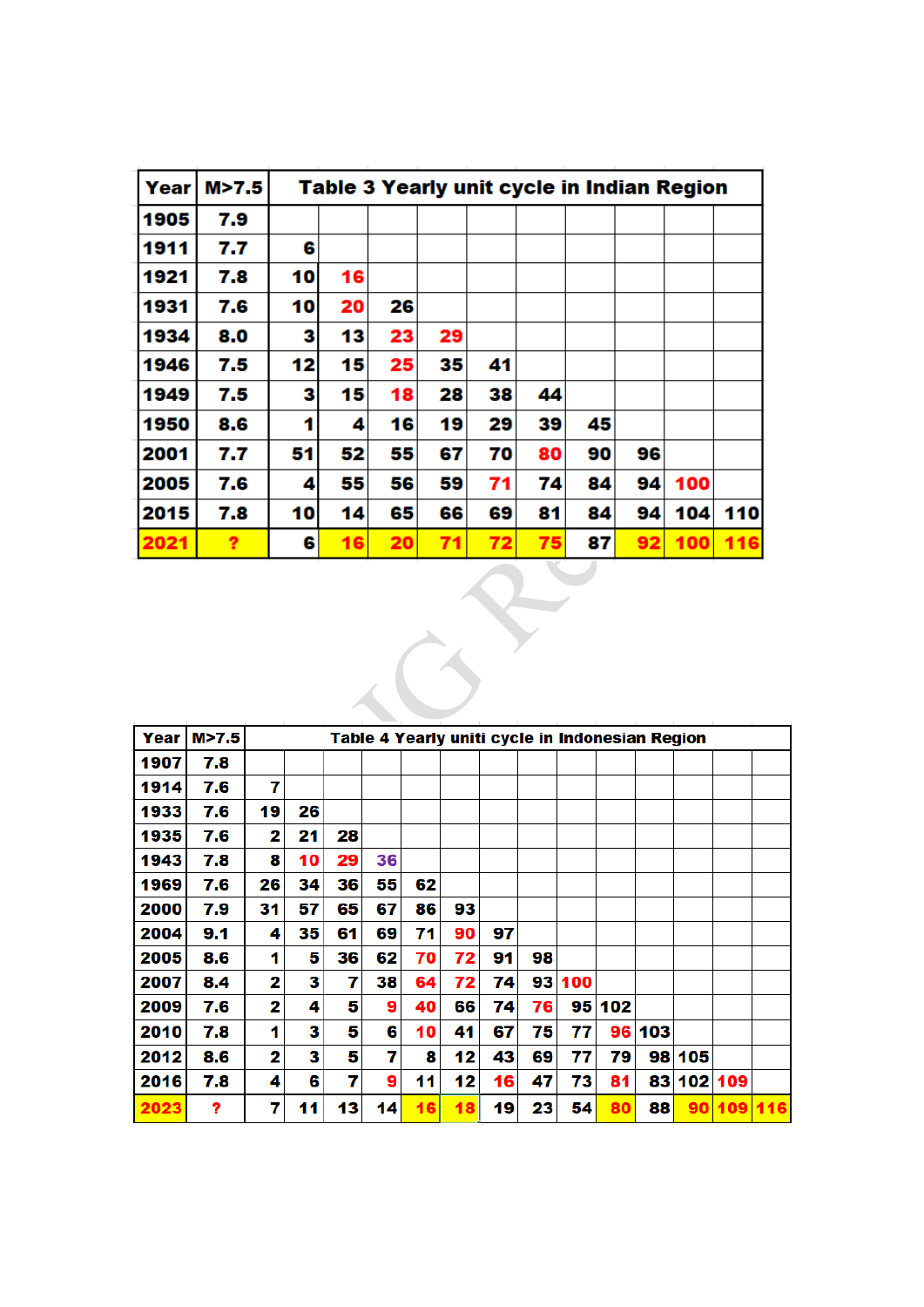| Year | М       |     |    |     |     |    |     |     |    |     |     |     |     |     | Table 5 Sucessful prediction example of YUC method in East Japan |     |
|------|---------|-----|----|-----|-----|----|-----|-----|----|-----|-----|-----|-----|-----|------------------------------------------------------------------|-----|
| 1703 | 8,2     |     |    |     |     |    |     |     |    |     |     |     |     |     |                                                                  |     |
| 1855 | 7.8     | 152 |    |     |     |    |     |     |    |     |     |     |     |     |                                                                  |     |
| 1923 | 7.9     |     | 68 | 220 |     |    |     |     |    |     |     |     |     |     |                                                                  |     |
| 1931 | 7.2     |     | 8  | 76  | 228 |    |     |     |    |     |     |     |     |     |                                                                  |     |
| 1933 | 8,4     |     | 2  | 10  | 78  |    | 230 |     |    |     |     |     |     |     |                                                                  |     |
| 1938 | 7.5     |     | 5  | 7   | 15  |    | 83  | 235 |    |     |     |     |     |     |                                                                  |     |
| 1952 | 8.1     |     | 14 | 19  | 21  |    | 29  | 97  |    | 249 |     |     |     |     |                                                                  |     |
| 1953 | 7.9     |     | 1  | 15  | 20  |    | 22  | 30  |    | 98  | 250 |     |     |     |                                                                  |     |
| 1960 | 7.2     |     | 7  | 8   | 22  |    | 27  | 29  |    | 37  | 105 | 257 |     |     |                                                                  |     |
| 1968 | 7.9     |     | 8  | 15  | 16  |    | 30  | 35  |    | 37  | 45  | 113 | 265 |     |                                                                  |     |
|      |         |     |    |     |     |    | 42  |     |    |     |     |     |     |     |                                                                  |     |
| 1994 | 7.8     |     | 26 | 34  | 41  |    |     | 56  |    | 61  | 63  | 71  | 139 | 291 |                                                                  |     |
| 2003 | 8.2     |     | 9  | 35  | 43  |    | 50  | 51  |    | 65  | 70  | 72  | 80  | 148 | 300                                                              |     |
| 2011 | ?       |     | 8  | 17  | 43  |    | 51  | 58  |    | 59  | 73  | 78  | 80  | 88  | 156                                                              | 308 |
| Year | M > 7.0 |     |    |     |     |    |     |     |    |     |     |     |     |     | Table 6 Sucessful prediction eample of YUC method in Myanmar     |     |
| 1908 | 7.0     |     |    |     |     |    |     |     |    |     |     |     |     |     |                                                                  |     |
| 1912 | 7.5     | 4   |    |     |     |    |     |     |    |     |     |     |     |     |                                                                  |     |
| 1918 | 7.2     | 6   | 10 |     |     |    |     |     |    |     |     |     |     |     |                                                                  |     |
| 1930 | 7.5     | 12  | 18 |     | 22  |    |     |     |    |     |     |     |     |     |                                                                  |     |
| 1934 | 8.0     | 4   | 16 |     | 22  | 26 |     |     |    |     |     |     |     |     |                                                                  |     |
| 1938 | 7.0     | 4   | 8  |     | 20  | 26 |     | 30  |    |     |     |     |     |     |                                                                  |     |
| 1943 | 7.2     | 5   | 9  |     | 13  | 25 |     | 31  | 35 |     |     |     |     |     |                                                                  |     |
| 1946 | 8.0     | 3   | 8  |     | 12  | 16 |     | 28  | 34 | 38  |     |     |     |     |                                                                  |     |
| 1947 | 7.3     | 1   | 4  |     | 9   | 13 |     | 17  | 29 | 35  | 39  |     |     |     |                                                                  |     |
| 1950 | 8.6     | 3   | 4  |     | 7   | 12 |     | 16  | 20 | 32  | 38  | 42  |     |     |                                                                  |     |
| 1970 | 7.0     | 20  | 23 |     | 24  | 27 |     | 32  | 36 | 40  | 52  | 58  | 62  |     |                                                                  |     |

 $7.0$ 

 $7.3$ 

 $7.0$ 

 $7.8$ 

 $\overline{18}$ 

 $\overline{\mathbf{3}}$ 

97 103 107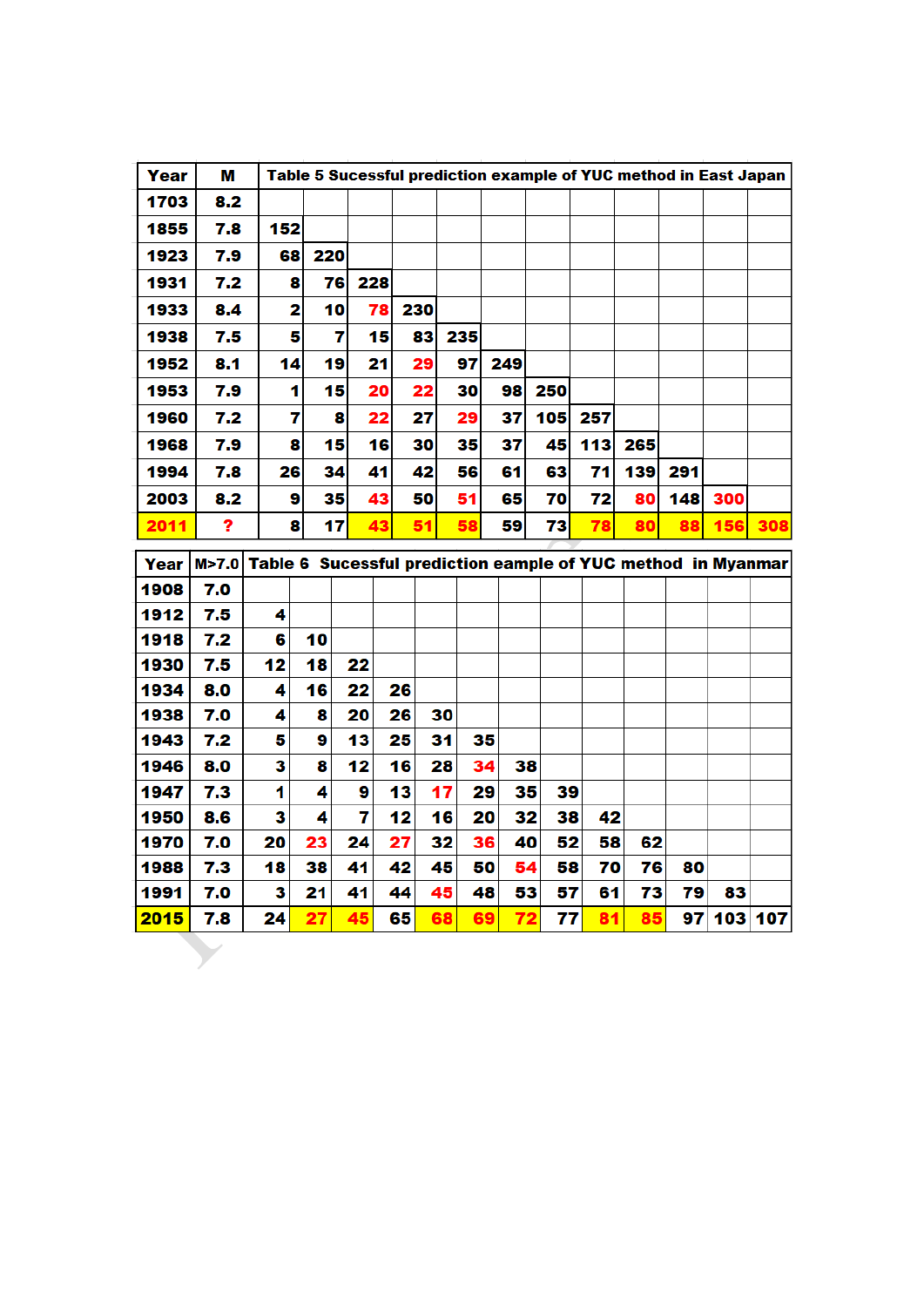| Year | M>6.5 Table 7 Suceesful prediction example of YUC method in Haiti |    |    |    |    |    |    |    |    |    |    |    |     |
|------|-------------------------------------------------------------------|----|----|----|----|----|----|----|----|----|----|----|-----|
| 1918 | 7.1                                                               |    |    |    |    |    |    |    |    |    |    |    |     |
| 1932 | 6.7                                                               | 14 |    |    |    |    |    |    |    |    |    |    |     |
| 1943 | 7.7                                                               | 11 | 25 |    |    |    |    |    |    |    |    |    |     |
| 1946 | 7.5                                                               | 3  | 14 | 28 |    |    |    |    |    |    |    |    |     |
| 1947 | 6.6                                                               | 1  | 4  | 15 | 29 |    |    |    |    |    |    |    |     |
| 1948 | 6.9                                                               | 1  | 2  | 5  | 16 | 30 |    |    |    |    |    |    |     |
| 1953 | 6.6                                                               | 5  | 6  | 7  | 10 | 21 | 35 |    |    |    |    |    |     |
| 1962 | 6.6                                                               | 9  | 14 | 15 | 16 | 19 | 30 | 44 |    |    |    |    |     |
| 1971 | 6.5                                                               | 9  | 18 | 23 | 24 | 25 | 28 | 39 | 53 |    |    |    |     |
| 1984 | 6.9                                                               | 13 | 22 | 31 | 36 | 37 | 38 | 41 | 52 | 66 |    |    |     |
| 2004 | 6.8                                                               | 20 | 33 | 42 | 51 | 56 | 57 | 58 | 61 | 72 | 86 |    |     |
| 2010 | 7.0                                                               | 6  | 26 | 39 | 48 | 57 | 62 | 63 | 64 | 67 | 78 | 82 |     |
| 2021 | 7.2                                                               | 9  | 17 | 37 | 50 | 59 | 68 | 73 | 74 | 75 | 78 | 89 | 103 |
|      |                                                                   |    |    |    |    |    |    |    |    |    |    |    |     |
|      |                                                                   |    |    |    |    |    |    |    |    |    |    |    |     |